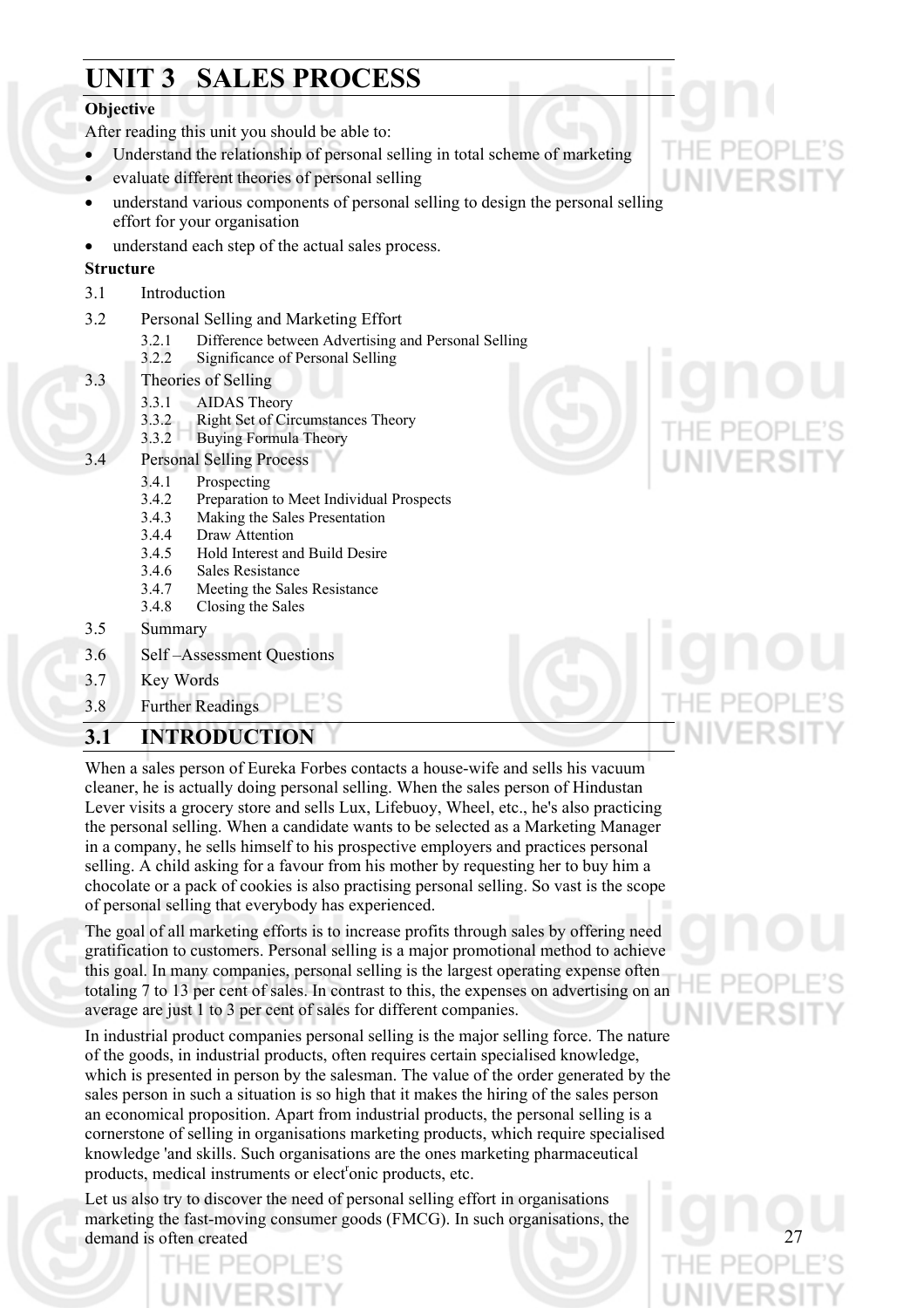through advertising but it is met through the personal selling effort. For example, the sales person of Hindustan Lever Limited does not go door-to door to meet the prospects to create demand of his products. But he goes to the grocery store so as to ensure that the brands being advertised by his company are made available at as many retail shops as possible. Thus the objective of the personal selling effort in such a situation would be more of meeting the demand, already created by advertising or other promotional means, rather than to create it. as in the case of industrial goods or pharmaceutical products.

In order to make it easier for you to understand, we shall discuss the personal selling process in separate parts.

# **3.2 PERSONAL SELLING AND MARKETING EFFORT**

Personal selling is one of the important parts of the total Marketing Mix, and an essential component of Promotion - Mix. We know that Marketing Mix comprises of 4 P's, which are; Product, Price, Promotion, and Place or Distribution.

The promotion mix , which is an important component of Marketing - Mix, also has four mix. parts. These are: Personal Selling, Advertising, Publicity, and Sales Promotions.

The above introduction would help you in understanding the significance of Personal Selling in the overall marketing scene. Since the Personal Selling effort is managed by Sales Management Personnel, the topic is discussed under Sales Management and not in promotion Management.

Personal selling is the process by which the representatives of the organisation (Management Manufacturing and Marketing) come in direct contact with the prospects (potential buyers) to convince and persuade them to purchase their products. Personal selling, along with other components of promotion mix and marketing mix, is a means to implement marketing plans and strategy.

Almost all the organisations, in any industry, involved in marketing their products employ sales representatives or sales personnel to directly contact the potential buyers and to persuade them to buy their products.

It may be worthwhile to distinguish between personal selling and salesmanship. While personal selling forms an important element in total scheme of Marketing Management, salesmanship, on the other hand, is one of the skills used in personal selling. Thus, salesmanship is a part of personal selling in the same manner as personal selling is a part of the promotion - mix, and promotion is a part of the Marketing Mix.

# **3.2.1 Difference. between Advertising and Personal Selling**

Let us try to understand the difference between advertising and personal selling also. so as to clearly distinguish between these two important components of the marketing mix.

From a broad perspective, both - the personal selling as well as the advertising - are the means to communicate with the target customers for the product or service of an organisation. To be effective, i.e. , to produce results, in terms of sales or orders, both should be understandable. . interesting, believable and persuasive. We shall discuss the process of designing a personal selling effort involving all these four criteria of an effective communication.

However, there are some notable differences between these two means of communication. While the personal selling effort is a two-way communication process, the advertising is a one way communication. In the personal selling situation, as we have observed, the customer comes in direct contact with the sales person who, in turn, is representing an organisation. The customer can ask any number of questions so as to satisfy his/her quarries about the product, the sales person is offering. It is the sales person's, responsibility to satisfy his customer on the benefits of his product. If he does so, he gets the desired sales or an order. Thus, the result of the personal selling, whether positive in terms of an order or negative in terms of no order, is also quick and easily measurable.

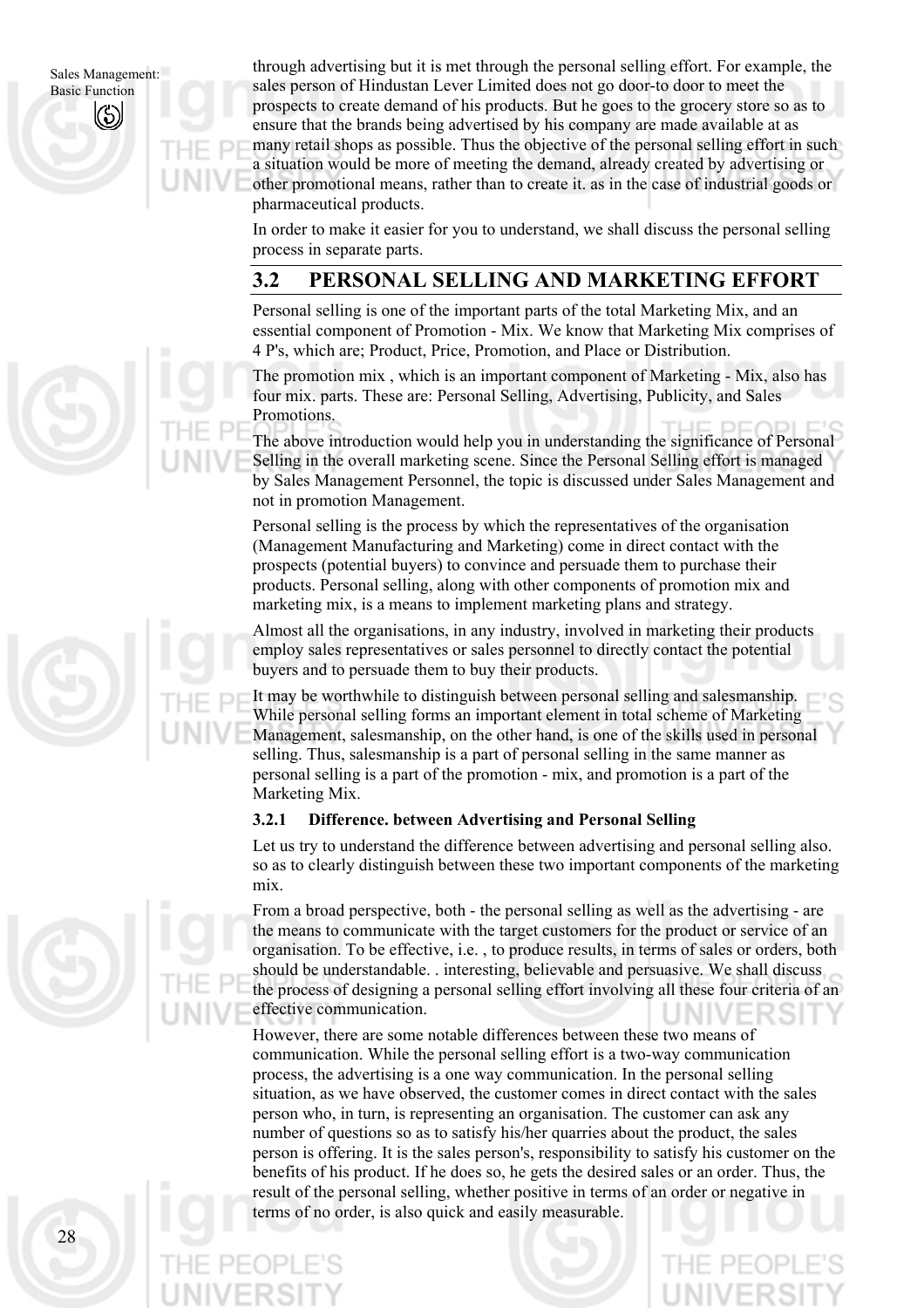In advertising, on the other hand, the customer does not coarse in direct contact with any representative of the organisation: Thus it is a.one way communication. The reactions, attitudes or perceptions of the viewers can not be immediately gauged in advertising.

Let its also understand a very interesting aspect of advertising and selling, about their relative importance of the two, during three different stages of a products/brand's market. The three phases can be the-pre-purchase phase, the purchase phase and the post-purchase phase. The pre-purchase phase is characterised by the phase where the organisation is trying to convince the targeted customers on the benefits of the product/brand. The purchase phase is the time/duration when the customer is making his mind to annually buy the product.The post-purchase phase is one when the customer has bought the product and is evaluating the decision.



Advertising has a major role during the pre-purchase phase as the mass demand for product has to be generated. The advertising also plays an important role in postpurchase phase as it gives sound reassurance to the purchaser that he has taken a sound decision in buying that product. The personal selling, on the other hand, has an important role to play in all the three phases. It plays a major role in the purchase phase:

# **3.2.2 Significance of Personal Selling**

It is important to understand the significance and objectives of personal selling effort in overall scheme of Marketing. More specifically it helps in the following manner:

i) **Personal** Selling Implements the Marketing Strategies

Whatever the Marketing Strategy of the company, it has to boil down to strategic communication, targeted at customers or prospects. The person who communicates with the prospects is the sales representative, though different companies attach different designations to them. It is the salesmanship of that sales representative which brings orders, the tangible results, to meet the marketing objectives.

# **ii) Personal Selling Brings Money to the Company**

It is the personal selling which collects money from the customers and brings it to the company. While other components of an organisation are ' moneyutilizing' components.

# iii) **Personal** Selling Makes the Organisation Known

All organisations are known to their customers through their sales staff, in every part of the market. Such companies invariably, do not advertise. For example, companies engaged in industrial products marketing or marketing pharmaceutical do riot advertise much. Even in companies, which advertise, personal selling carries the same significance, as the sales representative creates goodwill for the company:

# THE PEOPL **UNIVERSIT**

Sales Process

 $(\mathbb{S})$ 

# THE PEOP

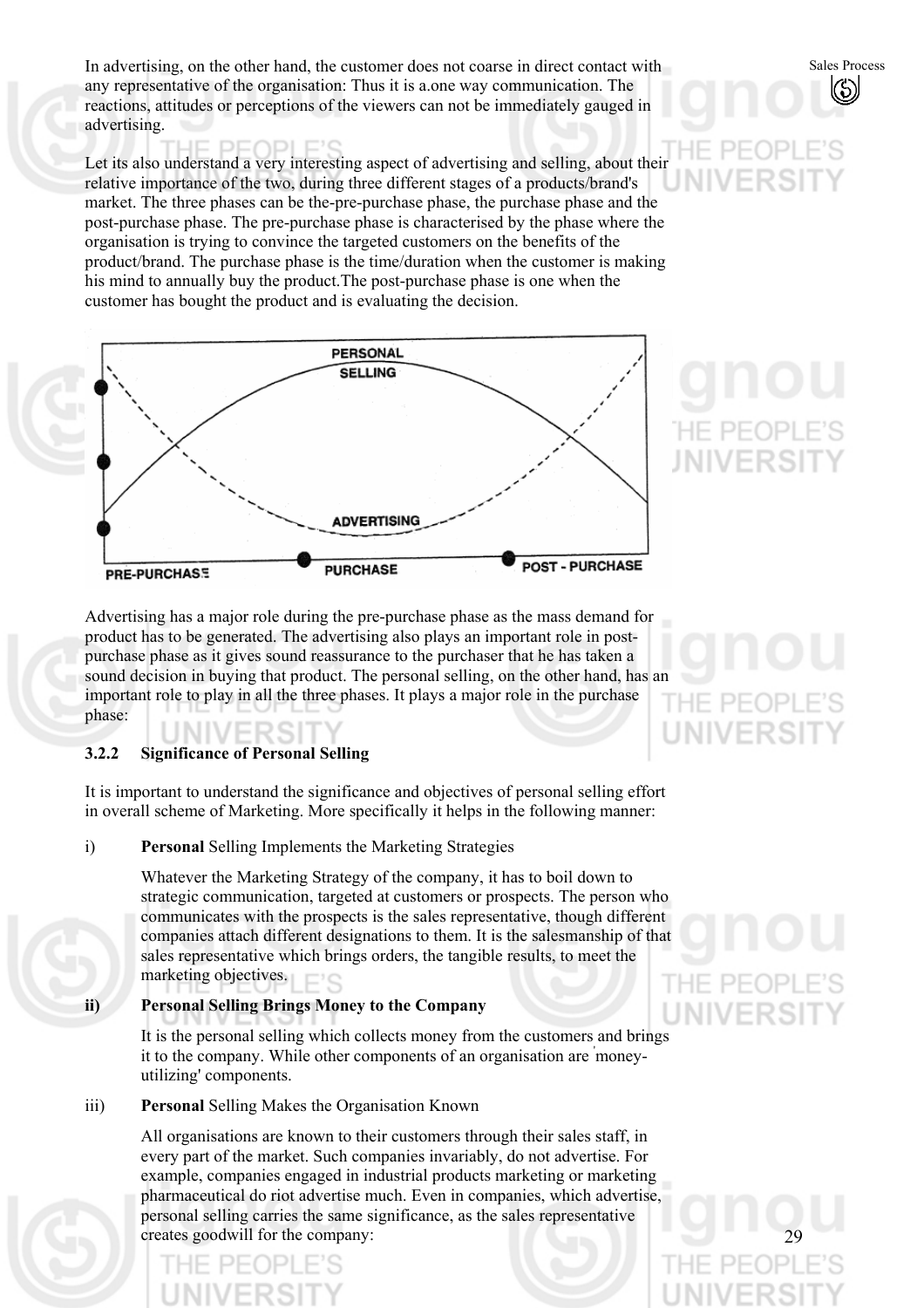Sales Management:

# **iv) Personal Selling Maintains and Creates Customers**

Basic Function The sales representative is the best overall manager of his territory. He has the responsibility of maintaining the current business, as well as developing it. He meets these objectives by maintaining existing customers and developing, new ones at the same time.

# **v) Personal Selling is a Source of Feed back**

A company is known at the market place through its sales representatives which the company also knows the market place through the its representatives. That is why the field sales personnel are considered to be an excellent source of market information.

# **vi) Personal Selling Makes New Products Successful**

It is through the personal selling effort a sales-representative is able to provide adequate information on new products to prospective customers. Personal selling effort also ensures the availability of the product in the market place, widely as the sales representative has developed the relationships with the trade, i.e., retailers, wholesalers and other middlemen. The sales representative provides the information to the company on customer's response to a new product and the competitor's activities.

Thus it can rightly be said that an organisation sees and hears through the personal selling effort. Sales-representatives are the eyes and ears of an organisation.

# **3.3 THEORIES OF SELLING**

Before we, discuss the actual process of selling, let us understand the theories of selling. There are three main theories of selling, which are as follows:

- AIDAS Theory
- Right Set of Circumstances Theory
- Buying Formula Theory

# **3.3.1 AIDAS Theory**

This theory is based on the premise that during a sales presentation, the prospect  $\Box$ consciously goes through five different stages. These are ATTENTION, INTEREST, DESIRE, ACTION AND SATISFACTION. In fact the name of this theory has been derived from the initial letters of these five words. The proponents of this theory believe that the sales person should design his presentation in such a manner, which takes care of all these stages of the process of selling. The details of five components of AIDAS theory are as follows:

# **Attention**

The sales person should attract the prospect to his presentation before he actually goes into the details of the same. This is to ensure that the prospect becomes receptive to the presentation.

Let us understand the need for securing attention. We would all appreciate the fact that usually the prospect may be busy in his routine jobs or his daily assignments. Thus, before meeting the sales person the prospect's mind may be involved in something other than the topic which even remotely does not concern the product, about which that the sales person in going to talk about. .

Unless the sales person' involves the prospect's mind in the presentation his total effort may go unnoticed or unregistered. Drawing the propect's attention, therefore, tantamount to dissociating him from other assignments and involving him in the presentation, both physically and mentally, so as to gain maximum from the sales meeting.

# **Interest**

Once the salesperson has successfully gained -the prospect's attention, he/she should maintain the interest of the prospects' throughout the presentation. In other words, the sales person should ensure that the prospect remains glued to his presentation throughout its length and that he does not wander away from the same. The sales person should be aware of the.



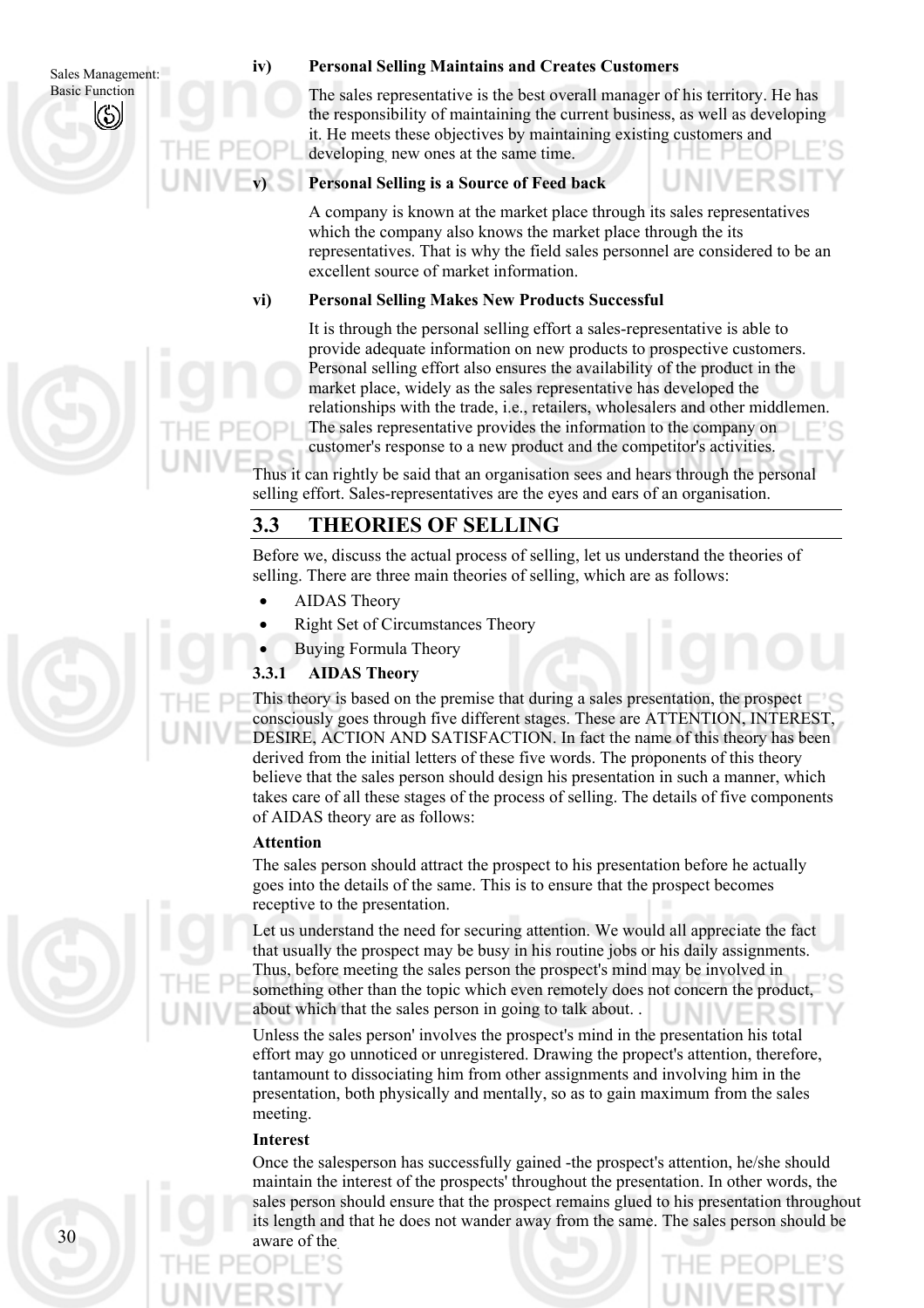interest, likes, dislikes, attitude and motivation of the prospect and should proceed with the presentation, keeping in view all these factors.

# **Desire**

The next step in the sales process, as per AIDA's theory, is to create a strong desire in the prospect's mind to purchase his product. The sales person should consciously try to bring the propect into this stage of readiness to the point of buying his product. He should concentrate on projecting the benefits of his product to the prospect. He should go even to the extent of presenting benefits according to the motivation of the prospect.

The sales person should also be prepared to anticipate the resistance to his sales presentation in terms of objections or questions from the prospect. Not only that, he should be prepared with several answers and explanations to the anticipated objections.

# **Action**

Once the sales person has been successful in taking his prospect through the three stages, as discussed above, he should induce the prospect into actually buying the product. It would be interesting for us to understand that even after going through the three stages of attention, interest and desire, the prospect may still have some doubt or some inertia which will stop him from taking the final decision of actually buying the product. Hence, it becomes an important task of the sales person to help his prospect in taking the final decision.

At times, we ourselves also experienced that inertia, as a prospect. We might have liked the vacuum cleaner of Eureka Forbes during its presentation at our home by the company' s sales person. He might have answered all of our objections quite satisfactorily. It is now upto us to take the final decision of placing an order to the Eureka Forbes' sales person. But we keep on thinking whether to go for the same or not. Try to recollect, what the sales person told you at that time. He must have said, "Sir, should I send the machine tomorrow or today?" or " Sir, we also have an attractive finance option whereby you can pay in instalments. or "Sir, only for you I can ask my sales manager for a 10% discount on the billing price."

As we have observed,. the sales person tries to push us into a situation to take a decision. And he has exercised the technique of closing very skillfully. This is what is expected of a sales person in this stage.

# **Satisfaction**

Once the prospect has placed an order, the sales person should ensure that the prospect carries the impressions of having taken the right decision. He should always thank the prospect and even go to the extent of saying, "I appreciate your choice sir, you have taken an excellent decision".

The sales person should also ensure that the delivery of the order takes place within the time frame and all other promises are kept, regarding installation, free servicing, etc. Moreover, the sales person should try to keep in touch with his prospects and should keep enquiring about the efficient performance of his purchase.

# **3.3.2 Right Set of Circumstances Theory**

The advocates of this theory opine that all the circumstances, which led to the sales were appropriate or "right" for the sales to have taken place. In other words, if the sales person is successful in securing the prospect's attention, maintaining his interest and inducing his desire to buy the product, the sales will result. Moreover, if the sales person is highly skilled, he will take control of the presentation, which would lead to sales:

# **3.3.3 Buying - Formula Theory**

In the earlier theories, emphasis was laid on the sales person or the seller. In this theory the emphasize is on the buyer. This theory emphasises on the needs or problems of the buyer. The sales person assist the buyer in finding an appropriate solution to the problem. This solution may be in terms of a product or service.

Sales Process

# THE PEOI

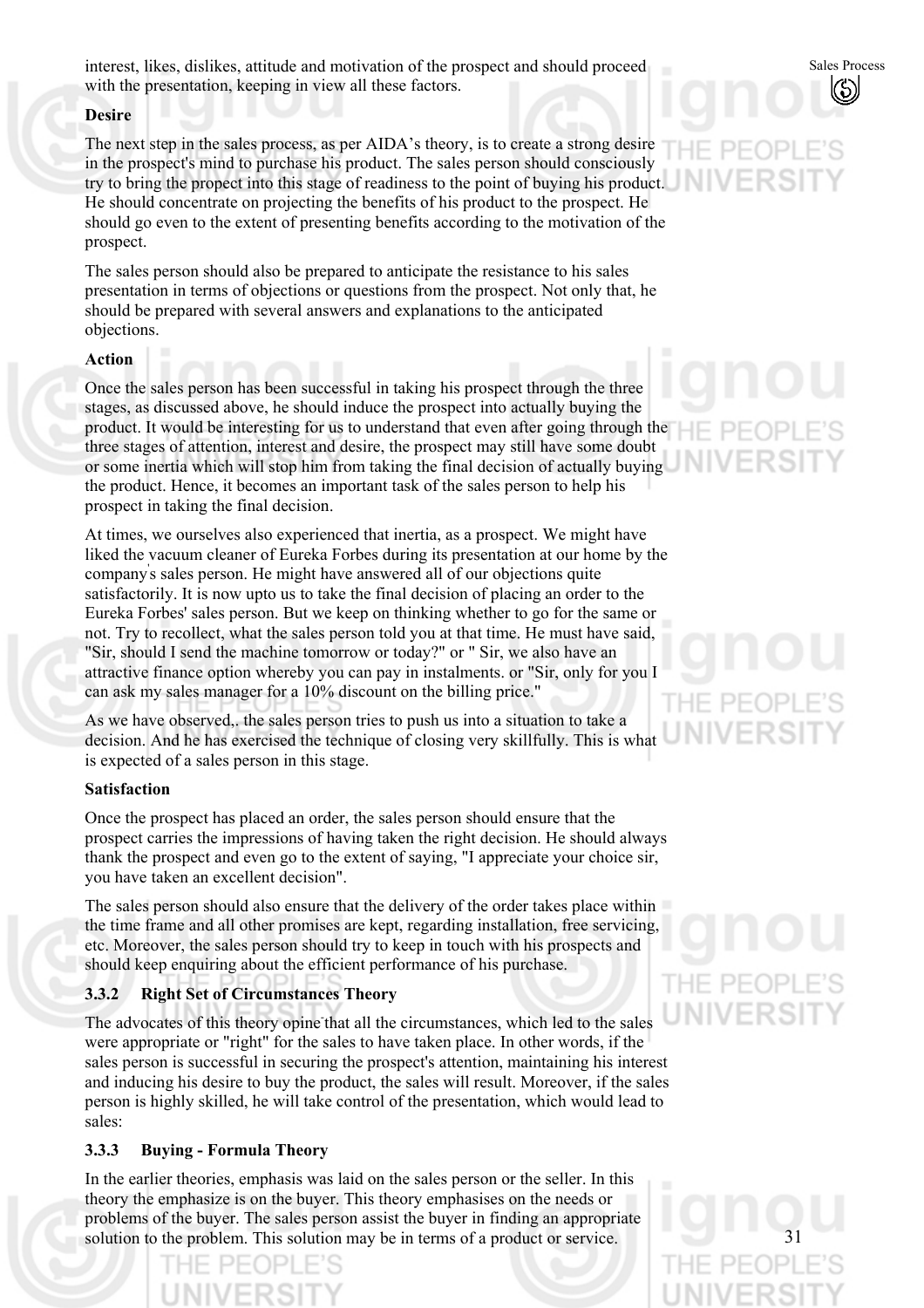32

The Buying - Formula theory is based on the analysis of the sequence of events that goes in the buyers' mind during the sales presentation. Thus, the theory emphasises on the factors internal to the prospect and the factors, which are external, i.e., influence of the sales person on his prospect's decision to buy his product. The theory is based on the presumption that the sales person will take care of the external factors.

The sequence of events in a prospect's mind can be represented as:



There are all the chances that a continuous relationship will develop between the prospect and the sales person. As a result of sales, the satisfaction will also come in the sequence. This sequence can be presented as:



Furthermore, whenever a need is felt, the solution is available in the form of a product or service or both. A product or a service belongs to some manufacturer or a marketing agency. The product, service or the manufacturer may also have a brand name.

For example, if some one is feeling hungry, he/she has a need. The solution lies in food. So the sequence of events in his/her mind will progress from need (hunger) to solution (food). The next step will be "What food,", whether it is Indian, continental, or Chinese. This step will ensure the decision on the product (fast-food). Now the person will think about the brand in the fast-food category. It may be Narula's, Wimpy's, Chotiwala's, Udipi's, etc. On taking this decision about the brand the person will purchase the food. His satisfaction or dissatisfaction will depend on the delivery time, taste, quality, seating space, etc.

This sequence of events may thus be represented as:



In practice, most of the sales presentations or the personal selling efforts are based on one or a combination of these theories.

# **3.4 PERSONAL SELLING PROCESS**

In order to have a better grasp of the subject under discussion, we shall one by one discuss each of the following stages of the personal selling process:

- **Prospecting**
- Preparation to meet individual prospects
- Making the presentation
- Maintaining the interest and to arouse desire
- Fielding the objections
- After sales service

# **3.4.1 Prospecting**

Prospecting is the first and the most important component of personal selling. Prospecting consists of identification of potential customers and then to rank them in order to select the customers with the purchasing power and the authority to make, the decision, to buy the product.

To be more productive, the sales personnel should plan as many of their activities as possible. In other words, they should always do the proper home work in order to utilise their time in the marketplace, more productively. Hence, they should plan their travel and call-schedules so as to spend maximum of the available time on meeting their customers. Moreover, the time available to the sales personnel should not be wasted in making an effort to convince those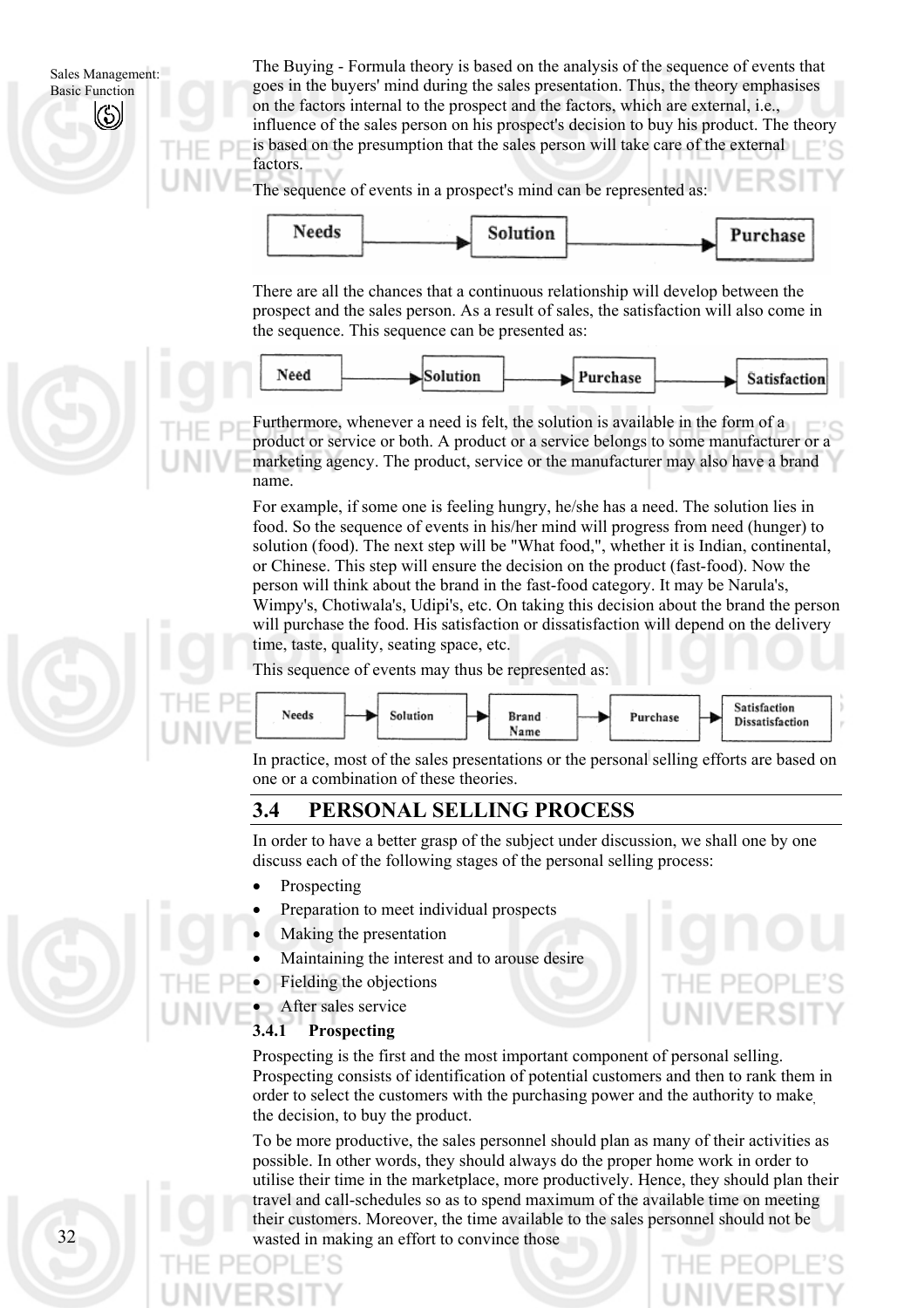people about their products, who can not buy them. Thus, the planning which involves eliminating non-productive calls, is known as prospecting.

It goes, without saying that the time available should be spent on calling-on potential buyers rather than on non-buyers. The sales person who practice ' prospecting' ultimately emerge out as more productive than others.

In a nut shell, the result-oriented prospecting is a two step process. Firstly, the identification of potential customers and secondly, the process of selecting / ranking them.

Identification of potential customers can be done with the help of Sales Manager who has earlier handled the ter<sup>r</sup>itory or has a good knowledge about the territory. It can also be done by collecting the list of prospects from trade associations, or by looking at the directories of individual customers' associations. The response to advertising (response coupon) other companies' sales personnel, and meeting in general, the potential buyers, are some other sources of potential customers.

Ranking of the identified prospects can be achieved by contacting the customers' present relationships at the market place. For example, a car manufacturer can find out about a customer from Citibank, in case the customer is already a Citibank card member. The objective of customers ranking is to avoid these customers, with limited a requirements of the company's products.

# **Activity 1**

You are the Sales Manager of a company marketing consumer appliances. Enumerate various sources that you can look for enlisting the potential prospects for your products.

......................................................................................................................................... ......................................................................................................................................... ......................................................................................................................................... .........................................................................................................................................

# **3.4.2 Preparation to Meet Individual Prospects**

Before meeting a selected customer, the sales person should find out as much as possible about the same. In case of an organisation as a customer, the sales person should know what products the organisation is currently using and how his product is better than the one already in use. The sales person should also find out what is the purchase procedure in the organisation and what is the total budget earmarked by that organisation, for his kind of products. The sales person should also try to find Qut personal likes and dislikes of his prospective buyers so as to tailor make his presentation to suit the prospect. The sales person should also have a clear ideas about the questions that the prospect may ask so as to prepare himself to face them.

Now, the sales person is ready to contact the prospect and to make the presentation. It should be borne in mind that the sales person should take a prior appointment with the prospect so as to exercise a good time management. By doing so, he can save on his as well as the prospect's time.

# **3.4.3 Making the Presentation**

This is a very important component of the total process of personal selling. In essence, it amounts to using all the information, knowledge and skills of the sales person, so as to actually make the sales. In this stage, a sales person draws ATTENTION of the customers, holds INTEREST in his offering, builds the DESIRE for his product and finally stimulates his customer to take a favourable ACTION towards his product, i.e., the prospect purchases his product. As discussed in the theories of selling, it involves implementing the AIDAS theory of selling.

# **3.4.4 Draw Attention**

The prospects, attention can be drawn by asking a creative question, or by pointing out a startling new fact about the product. By finding out the actual need of the customer and then

33

# $P + Q$

# THE PEC UNIVERS

Sales Process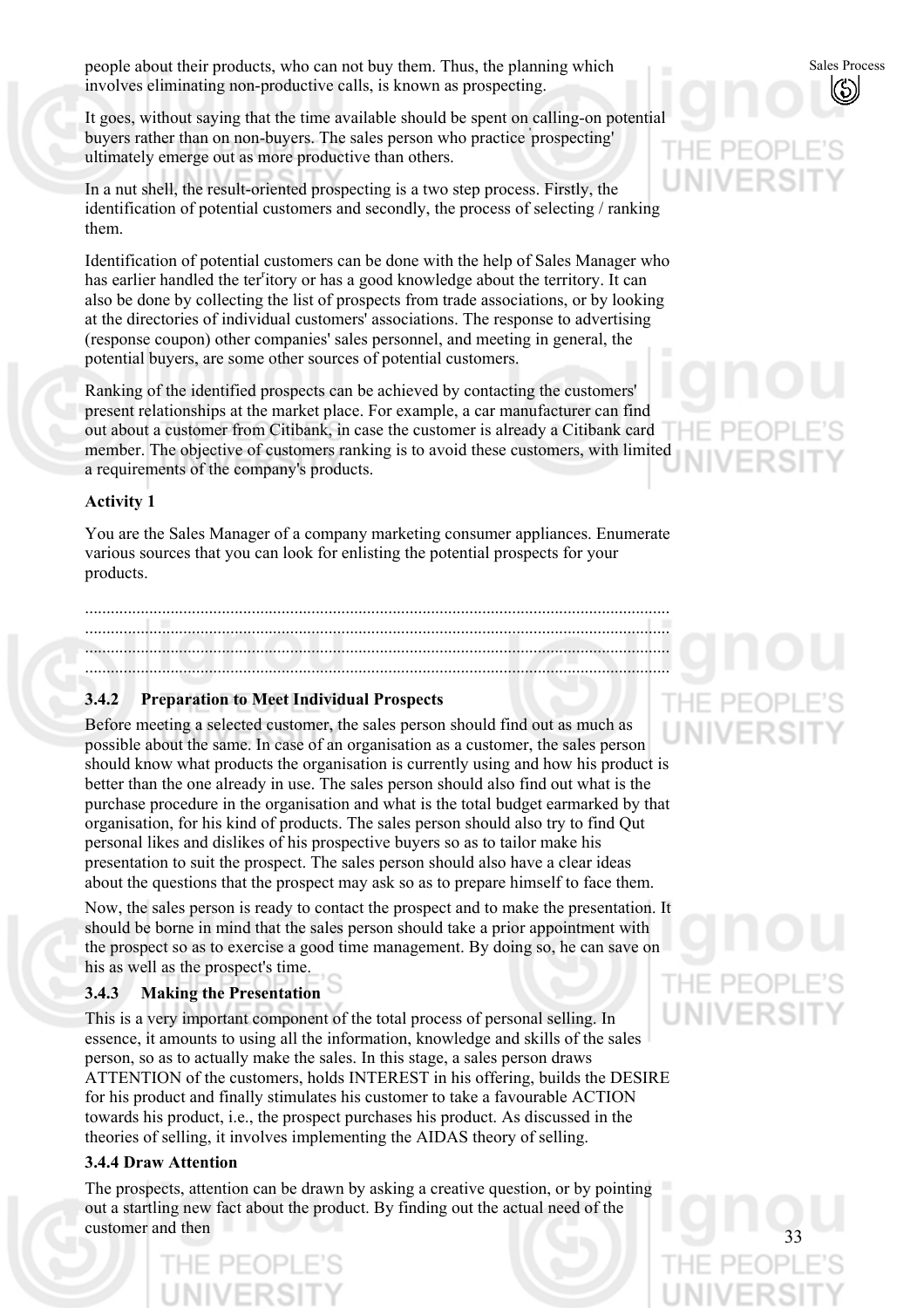phrasing the question in such a manner that it actually tells the customer that your product can meet the prospect's needs.

For example, if a printer (customer) is looking for a printing machine, which prints at double the speed of his present machine, the sales person can ask "Are you looking. for a printing machine which prints at 600 prints per minute at the cost of 300 prints per minute of the currently available machine?"

A sales person, of a company marketing medicines, can ask a lady doctor who is looking for an antibiotic which is safe during pregnancy may ask the prospect,. "are you in need of an effective antibiotic which is also safe in pregnancy"?

This technique of asking questions to the prospects with the objective of drawing his/her attention to the salesman's presentation is called the technique of probing. As we have observed from the types of questions cited above that the prospect can answer such questions in 'Yes' or 'No' (one word answer). Therefore, such probes are known as CLOSED PROBES.

Though these questions help to draw the prospect's attention, these are not as effective as the questions, which give an opportunity to the prospect to come out with his real problem r needs/ requirements. Such probes are termed as OPEN PROBES.

The examples of such probes can be a sales man selling printing machines asking a prospect, "Sir, how do you feel about the printing machine which prints 300 copies per minutes?" Another example of an open probe can be a sales person from a pharmaceutical company asking a lady doctor "How would you react to the safety of currently available antibiotics, specially during pregnancy?"

As we can imagine such open probes will draw better attention of the prospects than closed probes. Not only that, the prospect will also be more interested in the salesman's offering due to an open probe, because the prospect has spent some time thinking about his/her problem while answering the salesman's probe. Thus, at times, an open probe is better than a closed probe in drawing the prospect's attention.

# **3.4.5 Hold Interest and Build Desire**

After drawing attention the sales person should hold the INTEREST of the customer in his sales talk. Here there is no set pattern. Also there is no choice other than actually demonstrating the perfornance of the product. In such instances where the sales person can't demonstrate the performance of his product, he should creatively use various audio-video media to hold INTEREST of the customers. In a large number of cases the sales person uses various promotional inputs like literatures, gifts, visual aids, voice modulation, pitch, tone, body language, etc., to maintain the INTEREST of his customers in his presentation or the sales talk.

While making the presentation, the sales person uses various presentation inputs like brochures, literatures (as stated above). What should be emphasized here is that these inputs are just the promotional inputs, or the sales aids. Obviously they have no effect without proper use and effective handling by the sales man in presence of the prospect. Their effectiveness can be best utilised by a sales person possessing the requisite skills to use these presentation inputs, and without these skills they are mere objects.

So, what are the skills required for effective utilisation of these presentation inputs with the objective of holding the interest of the prospect? The skills are

- excellent communication ability
- good command over language
- excellent knowledge about the product and the competitors' product • ability to keep the presentation coherent
- good public speaking ability
- ability to win the customer by understanding his/her needs

Moreover, before he goes to make the presentation to the prospective buyer, the sales person must rehearse his complete presentation, several times at home. This will go a long way in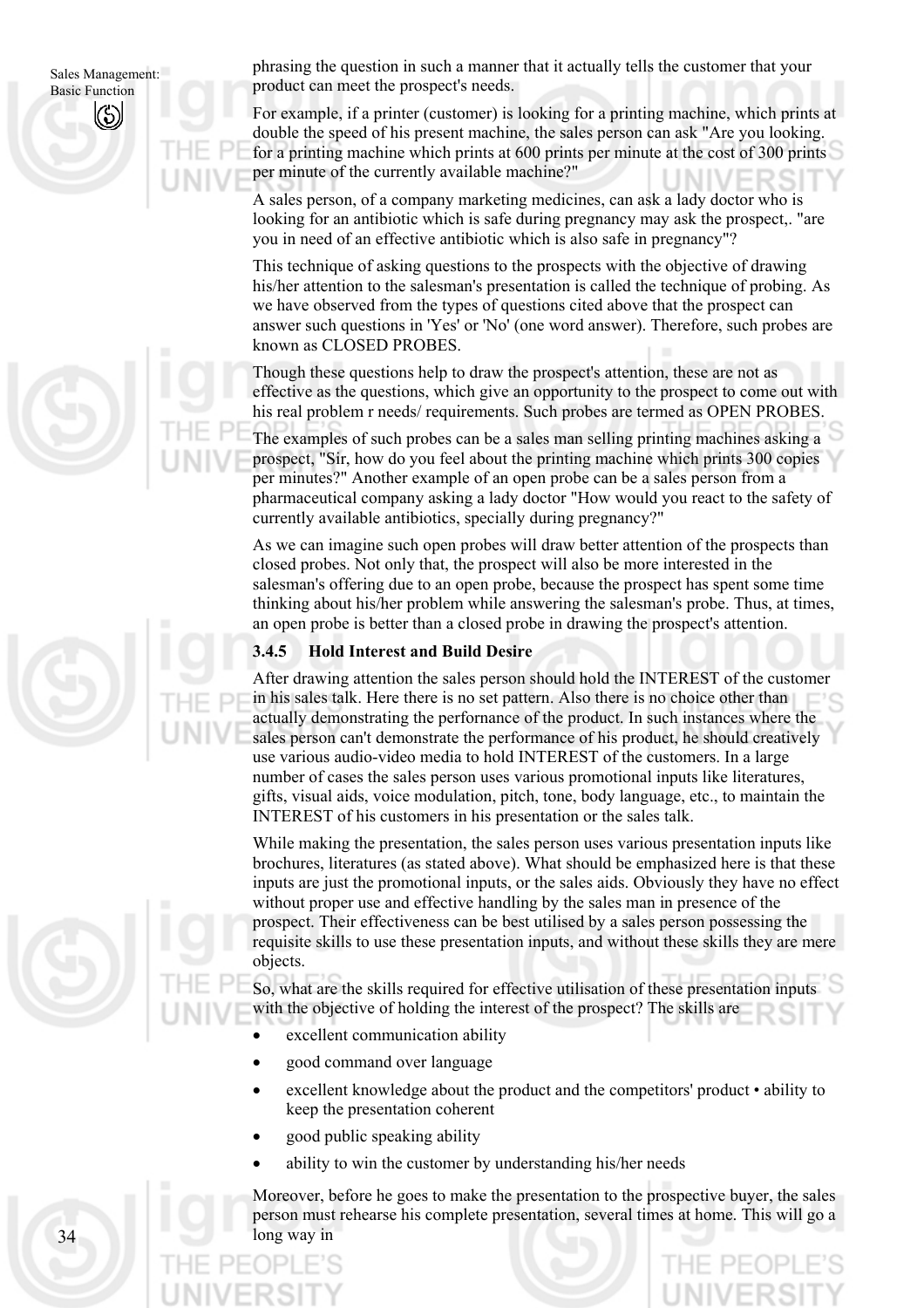inculcating the necessary confidence in the sales person, which in turn, will help him in clinching the deal or getting an order.

The desire of a customer can be built by emphasising on those benefits of the product, which meet a customer's present needs, and promise the customer his value for money. For example, emphasising on high mileage per litre of petrol can arouse the desire of junior level executives to buy a fuel-efficient automobile. As we know, junior executives are comparatively less paid and an economical vehicle can be one, they are looking for.

In other words, the sales person should translate the features or attributes of his product into the benefits that the prospect is going to desire. The prospect is not interested in the features or attributes of the product. He is only interested in benefits and how the product is going to make his life better. For example, the aluminium engine in Maruti Zen car is a feature of the car. It makes the car lighter in weight and hence more mileage per litre of fuel is the benefit to its owner. The use of a Super Horn speaker in Samsung colour TV is only a feature. The benefit to the owner is a better quality of sound and a stereo effect. Similarly, a medicine works 24 hours in the body, is a feature. The benefit is that the medicine has to be taken only once in 24 hours by the patient. This is much better than a medicine which works for 8 hours, and has to be taken 3 times in a day.

This is the magic that translating features into benefits can create. It is an essential aspect of a salesman's functioning in the total framework of the selling process. The objective is to creatively establishes a desire in the prospect for the product.

# **Activity 2**

Look for various brands of colour TV's in your area and list their attributes. Convert these attributes into potential benefits for the prospects as if you are the Sales Manager for these brands.

………………………………………………………………………………………… …………………………………………………………………………………………. ………………………………………………………………………………………… ………………………………………………………………………………………… ………………………………………………………………………………………… …………………………………………………………………………………………

# **3.4.6 Sales Resistance**

This part of the selling process is also a very important part: It concerns with tine resistance that the prospect exhibits during a sales call. Even after proper prospecting, preparation to meet each individual and making a winning presentation, the sales personnel can face some resistance from the prospects. Such a resistance may be exhibited, typically, in terms of objections. The objections are the sincere or insincere reasons put forth by the prospects in order to circumvent or the culmination of a sales call into the actual purchase. An objection:, requires a tactful handling by the sales person at its best. Otherwise, it can spoil the sales person's total effort in securing order .the sincere objections are the real objections or real reasons put forth by the prospect for not buying the product. Insincere objections, on the other hand, are the imaginary or unreal objections.

A few examples of real objections are, -I have no surplus cash at the moment to buy your product, though I am convinced about its utility". "I have recently bought a similar product". Sincere objections can also be put by the prospects to gather more information about the product, like, "What will you guarantee about the product", or "How quickly your service network responds," or "How much time your service personnel usually take to attend complaint."

The examples of insincere objections are "Why did you go for a green colour cough medicine, had it been red. I would have purchased it," or "The weight of you printing press is amore, I do not think our floor can accommodate its weight."

# **3.4.7 Meeting; the Sales Resistance**

An objection indicates that the customer has, , attentively listened to the presentation and the sales person has been effective upto this stage. However , in order to handle the objections effectively , following objection handling system can be applied:

Sales Process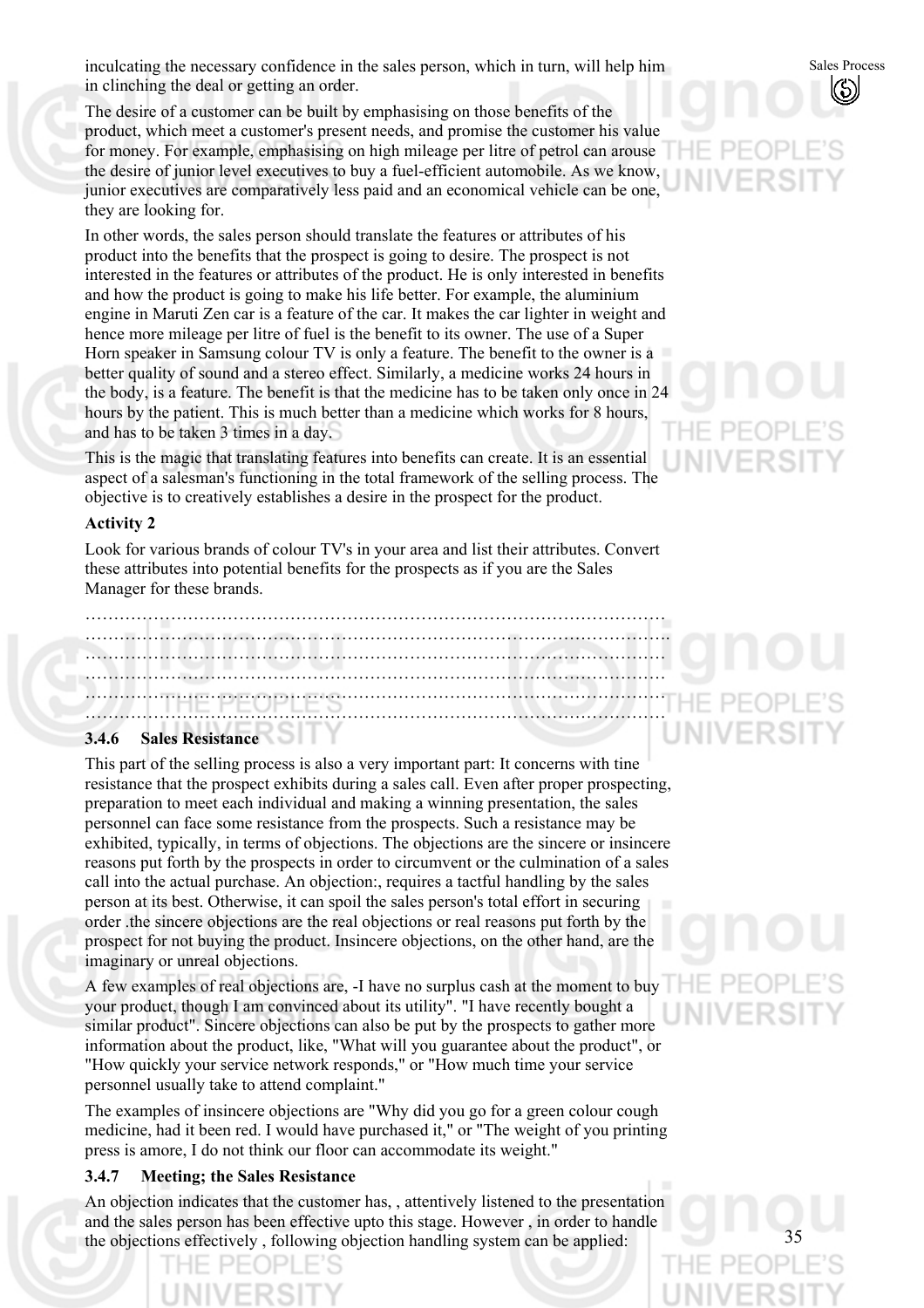**i)**

**Listen to Objections:** Usually the sales persons do not treat customers' objections as opportunities. They treat them as customer's resistance. In protecting themselves from such a resistance, the sales persons leap on an objection even before the customer has completed the same. However, the sales persons must listen to the objections very carefully. Otherwise, if he is not a good listener, he may inadvertently irritate his customer and may lose a winning sales. Moreover, a careful listening will also give an opportunity to the sales person to analyse the objection. whether it is sincere or insincere. Accordingly, then he can handle the objections.

- **ii)** Ask for Details : If the objection is not clear to the sales person, he should ask the customer to elaborate on his objection. Here the sales person must avoid sarcasm and have patience. If nothing else, this technique will give more time to a sales person to think how to utilise the opportunity.
- **iii) Answer the Objection** More often than not the sales persons who have good knowledge on their product, competitors' products, and customers, can answer the objections, effectively. All objections are questions and only a knowledgeable sales person can provide the answers.

After having carefully listened to an objection, and having analysed it, the sales person should answer it politely but firmly. If it was a sincere objection like "I have no surplus cash to purchase your product" and if the sales person has a finance option he can answer "Sir, in that case we can provide this product to your on a deferred payment plan or an instalment plan." To a details-gathering question, like, "How quick are your service personnel to attend to a complaint", the sales person should answer "Sir, I appreciate your concern about a quick service. Sir, I may inform you that we have one of the largest fleet of mobile service controls. As soon as, your complaint is registered at our central complaint cell, it is communicated to the mobile service centre of your area, to immediately attend to your complaint."

The sales person should be sure about the truthfulness of the information being provided to the prospect in response to his sincere objection. The sales person should not give wrong information to the prospect under the lure of securing alx order. If he does se, he may secure this order but he will lose a customer for future. Not only that, ht 1 also lose his face and his organisation's name. There is a possibility that you can ; o b. caught telling a lie or exaggerating the facts.

While answering an insincere objection, the sales person has to exercise more of tact than depending on his knowledge. To an objection on green colour of cough syrup, the sales person may answer, "I appreciate your taste for colours and I also feel that the product should have been in red colour. But our marketing executives conducted a market survey in which the same preparation was shown in various colours to various doctors and most of the doctors liked the green colour. That is why our organisation decided for this colour."

- **iv) Confirm the Answer:** An effective sales person should not leave the objection by answering it. He should confirm whether the customer has understood the answer or not. The customer may have missed the point. He might have been thinking of something else at that point of time. To confirm the answer, a sales person can ask the customer, in specific statements like; "Now that's settled entirely, isn't it?" or "That solves your problem with (my brand), isn't it'?"
- **v) Immediately go to the Next Step** After the answer has been confirmed with the prospect, the sales person should move on to the next step of personal selling process and that is to close of the sales call.

.........................................................................................................................................

.........................................................................................................................................

.........................................................................................................................................

# **Activity 3**

"Objections are the opportunities for a sales. person to culminate his sales presentation into an order". Critically analyse this statement.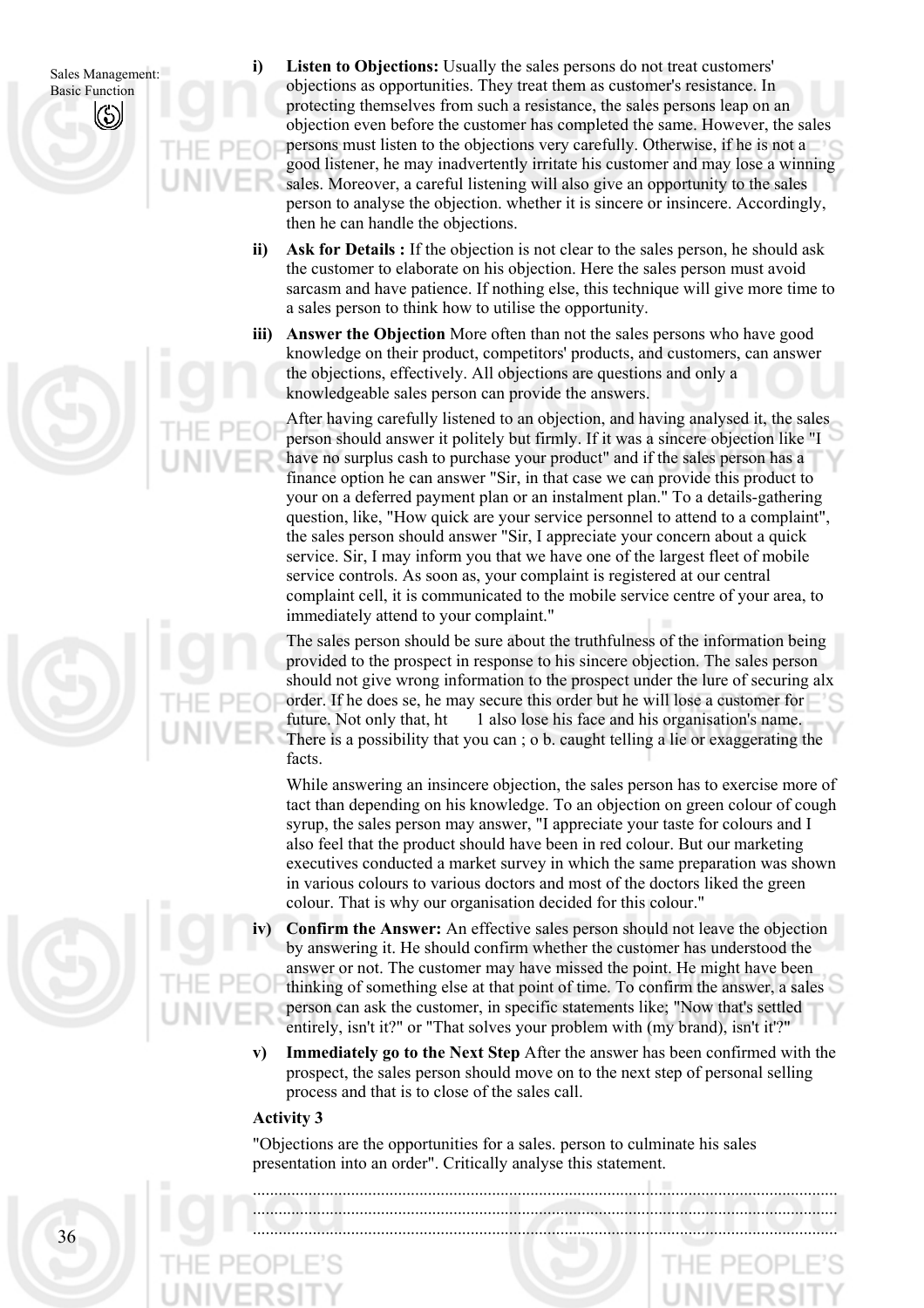# **3.4.8 Closing the Sales**

Closing a sales is nothing but helping prospects to take decisions. Unless a sales person bases his actions on this understanding he would be trying to build success on false premises.

Let us recognise the fact that usually the prospects have an innate feeling to oppose the decision to buy a product. Even after the excellent presentation, and effective handling of his objection by the sales person, the prospect may mentally try to dissociate himself from placing an order, not because of a valid and sound reason but just because of that innate feeling to oppose the decision of buying a product. Unless the sales person manages to push these prospects into taking the decision to buy his products, he can remain without getting an order. A sales person skilled in the technique of proper closing just does that. He pushes the prospect into a buying decision.

These are some well-tried and tested techniques for effectively closing the sales. Some of these are:

| <b>Alternate</b><br><b>Close</b> | The Sales person asks the customer to choose from the two options.<br>Sales person: "should I send you two boxes of 50 bottles each (of a<br>cough syrup) or one box of 100 bottles"? Customer "One box of 100<br>bottles would do."<br>Sales person "Sir do you want the refrigerator to be delivered at your<br>residence in the morning or in the evening.<br>Customer: Only date in the evening.<br>What has happened? The customer has actually bought your product. |  |
|----------------------------------|---------------------------------------------------------------------------------------------------------------------------------------------------------------------------------------------------------------------------------------------------------------------------------------------------------------------------------------------------------------------------------------------------------------------------------------------------------------------------|--|
| <b>Summary</b><br><b>Close</b>   | In this type of a close, the sales person summarizes all his product<br>benefits and asks for an order.                                                                                                                                                                                                                                                                                                                                                                   |  |
| <b>Picture</b><br><b>Close</b>   | Here the sales person tries to imprint the band name more firmly in<br>prospect's mind and at the same time asks for an order.                                                                                                                                                                                                                                                                                                                                            |  |
|                                  | Sales person " "Sir, you know, our company has products with the<br>brand METRO But for ceiling fans. it reads in the reverse order, that<br>is ORTEM. Isn't it interesting?"                                                                                                                                                                                                                                                                                             |  |
|                                  | Customer: "Yes that is interesting, Please send me two set of fans".                                                                                                                                                                                                                                                                                                                                                                                                      |  |

Apart from these types of "closes" an effective sales person should also remember two more important characteristics of the 'close'. Firstly to close with empathy and secondly to close through their eyes. A sales person should sincerely try to make his customer believe that he is making a good decision in buying your product and that he actually needs your product. As a matter of fact, an average person can not make decisions about investing in anything without help. It is this help which should be provided by the sales persons. This is the rational to close with empathy. .

A sales person should see the benefits and features in his product from his potential customer's viewpoint. He should also see the limitations of his product through his customer's viewpoint. He should close on the benefits, which his customer gets. This will help a sales person improve his credibility in the eyes of his customers which in turn will not only get him this sales but also get him a promise of future sales too.

# **3.5 SUMMARY**

.Personal selling is an important component of overall marketing effort of an organization The association of personal selling in total scheme of things in the overall view of marketing

37

Sales Process (S)